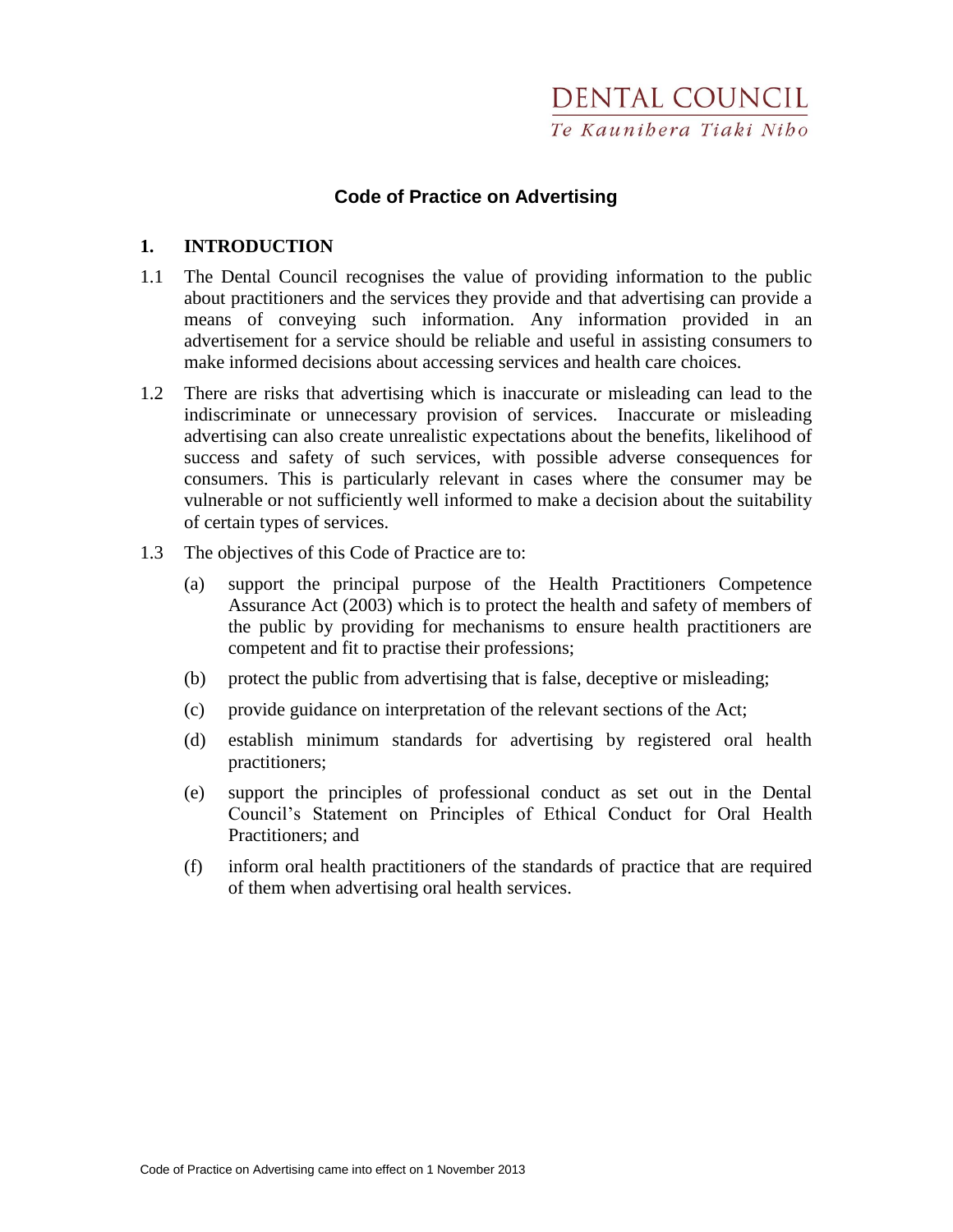# 1.4 Practitioners must acquaint themselves with the following sections of the Act:

# *Section 7: Unqualified person must not claim to be a health practitioner*

- *(1) A person may only use names, words, titles, initials, abbreviations, or descriptions stating or implying that the person is a health practitioner of a particular kind if the person is registered, and is qualified to be registered, as a health practitioner of that kind.*
- *(2) No person may claim to be practising a profession as a health practitioner of a particular kind or state or do anything that is calculated to suggest that the person practises or is willing to practise a profession as a health practitioner of that kind unless the person -* 
	- *(a) is a health practitioner of that kind; and*
	- *(b) holds a current practising certificate as a health practitioner of that kind.*
- *(5) Every person commits an offence punishable on summary conviction by a fine not exceeding \$10,000 who contravenes this section.*

# *Section 8: Health practitioners must not practise outside their scope of practice*

- *(1) Every health practitioner who practises the profession in respect of which he or she is registered must have a current practising certificate issued by the responsible authority.*
- *(2) No health practitioner may perform a health service that forms part of a scope of practice of the profession in respect of which he or she is registered unless he or she –*
	- *(a) is permitted to perform that service by his or her scope of practice; and*
	- *(b) performs that service in accordance with any conditions stated in his or her scope of practice.*

# *Section 138(1) Information to be registered*

- *(1) The information to be entered in the register of each authority in respect of a health practitioner is –*
	- *(b) particulars of the qualifications by virtue of which the health practitioner is registered;*
	- *(f) any other matters…the authority thinks appropriate.*
- 1.5 Practitioners must also be aware of other legislation and standards relating to advertising including, but not limited to, the Fair Trading Act 1986, Consumer Guarantees Act 1993, Code of Health and Disability Services Consumers' Rights, and the Advertising Standards Authority's Codes.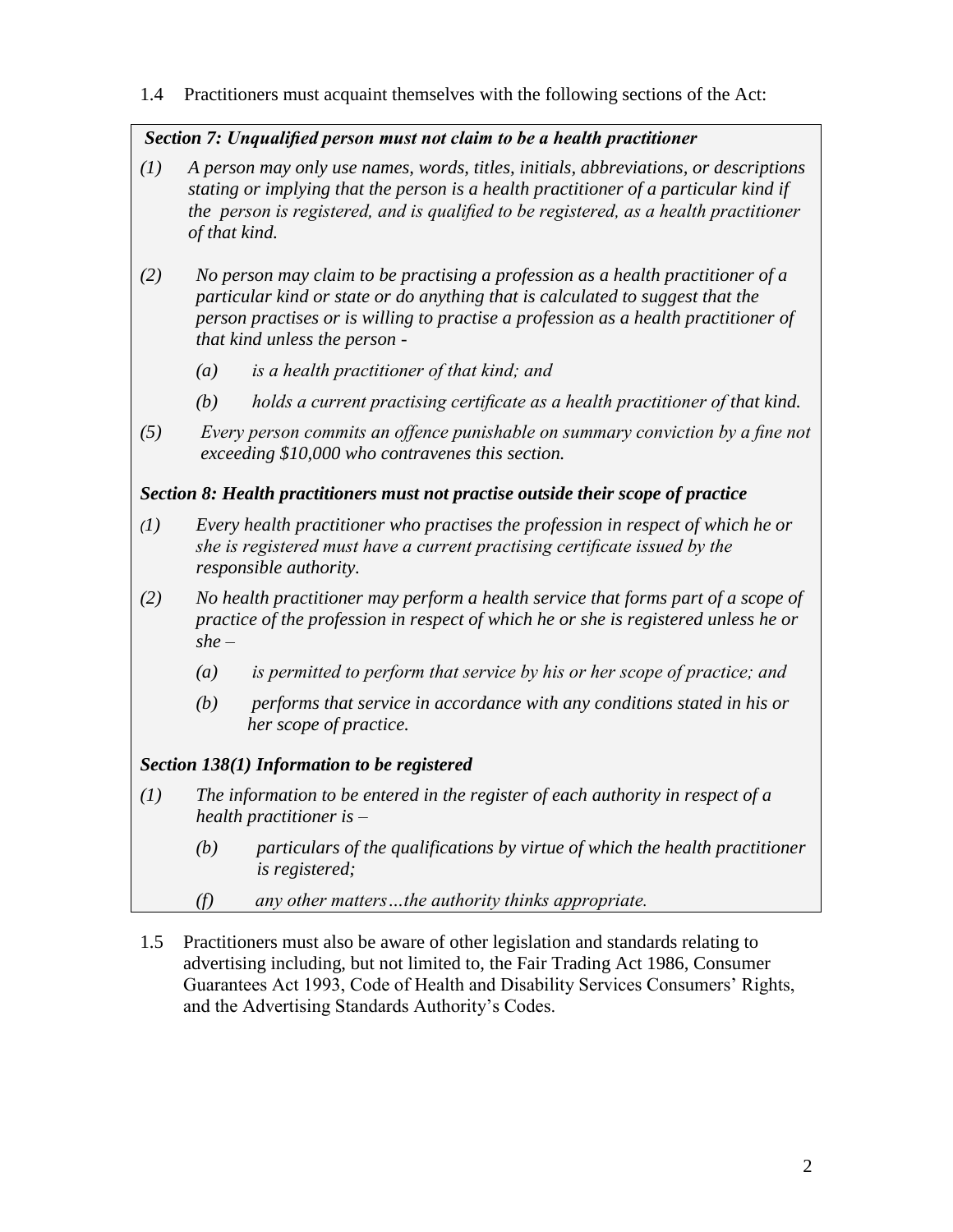### **2. DEFINITION OF ADVERTISING**

*Advertisement* means any form of communication made to the public or a section of the public for the purpose of promoting the supply of goods or services and

Advertising has a corresponding meaning<sup>1</sup>.

### **3. PROFESSIONAL OBLIGATIONS**

#### 3.1 *Ethical Standards*

(a) Under section 118(i) of the Health Practitioners Competence Assurance Act one of the functions of the Dental Council is to:

> *set standards of clinical competence, cultural competence, and ethical conducts to be observed by health practitioners of the profession.*

- (b) Oral health practitioners must always consider their professional, ethical and legal obligations when advertising services, and how members of the public will perceive their advertising.
- (c) Practitioners must be mindful of the principles of ethical conduct as set out in the Dental Council's Statement on Principles of Ethical Conduct for Oral Health Practitioners.

#### 3.2 *Public safety*

- (a) In many market places people are able to assess the relevance of information about the quality of products and services available. In many situations the services or products have a low risk of causing medical harm to a person. However, this is not the case with health services, including oral health services.
- (b) It can be relatively difficult for people to differentiate between the quality of different treatment offerings especially when it involves advertising and promoting products and services in a clinical environment. The consequences of poor treatment choices, poor treatment outcomes or a lack of truly informed consent from patients may be severe.
- (c) Practitioners must not advertise in a manner that could be considered as attempting to profit from, or take advantage of, limited consumer understanding.

#### 3.3 *Informed Consent*

 $\overline{a}$ 

(a) The main purpose for advertising of services is to present information that is reasonably required by consumers to make decisions about the availability of services offered.

<sup>1</sup> Definition taken so far as relevant, from the definition of 'Advertisement' in the Fair Trading Act 1986.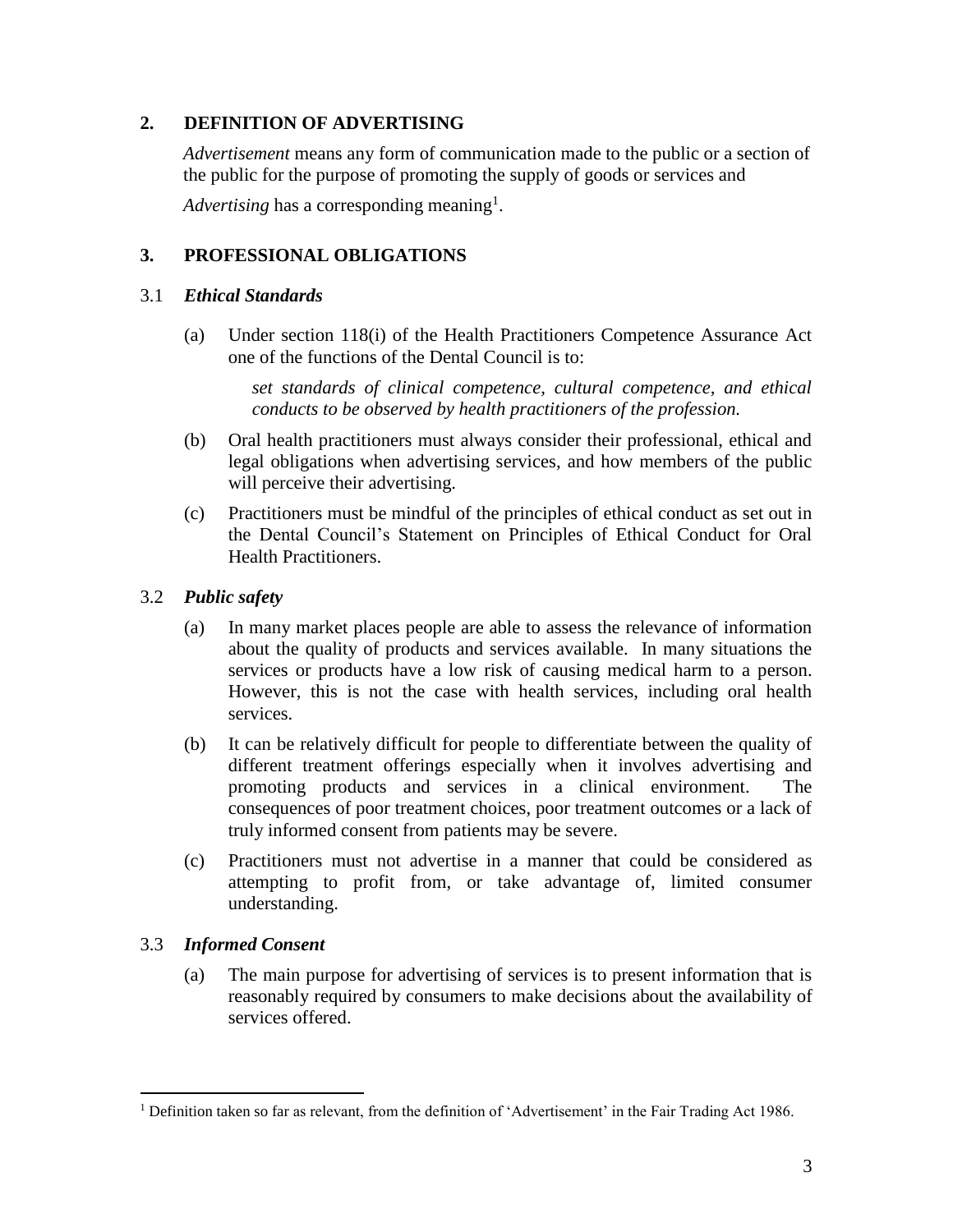(b) Any decision by a consumer in response to an advertised service does not substitute for informed consent, nor the obligation on a practitioner to obtain informed consent before proceeding to provide the service as set out in the Dental Council's Code of Practice on Informed Consent.

### 3.4 *Ensuring Competence*

When advertising a service, a practitioner must be competent by reason of his or her education, training and/or experience to provide the service advertised or to act in the manner or professional capacity advertised.

### 3.5 *Substantiation of Claims*

A practitioner must be certain that any claims made in advertising material can be supported by best available evidence. This refers particularly to claims regarding outcomes of treatment, whether implied or explicitly stated.

### 3.6 *Comparative Advertising*

It is difficult to include all required information to avoid a false or inaccurate comparison when comparing one health service or product with another. Therefore, comparative advertising contains a risk of misleading the public and practitioners must not advertise in any way which disparages other practitioners and the services they offer.

### 3.7 *Authorising the Content of Advertising*

- (a) Practitioners are responsible for the form and content of the advertising of health-related services and products associated with their practice. Practitioners must not delegate this responsibility.
- (b) Practitioners must ensure the accuracy of advertising their health-related services and products and must ensure compliance with this Code. The Dental Council will apply the doctrine of vicarious liability<sup>2</sup>.
- (c) Council is not able to give legal advice or opinion nor 'vet' or pre-approve advertisements for compliance with this Code. If a practitioner is in doubt about whether his or her advertisement might be in breach of the Code of Practice, the practitioner must seek his or her own advice.

## **4. ADVERTISING NATURE OF PRACTICE**

- 4.1 A dentist ('general dentist') who does not hold specialist registration must:
	- (a) not claim or otherwise hold him or herself out to be a specialist, either explicitly or by implication, or convey that perception to the public;
	- (b) describe him or herself, unambiguously, as a "general dentist" when using any terms or descriptors that indicate or imply a particular interest or skill in areas of practice.

 $\overline{a}$  $2 \text{ A}$  "vicarious liability" can be defined as the liability created by an action or non action by a person, working on behalf of him/her when he/she is responsible for all the action or inaction of such person within the limits of their association.